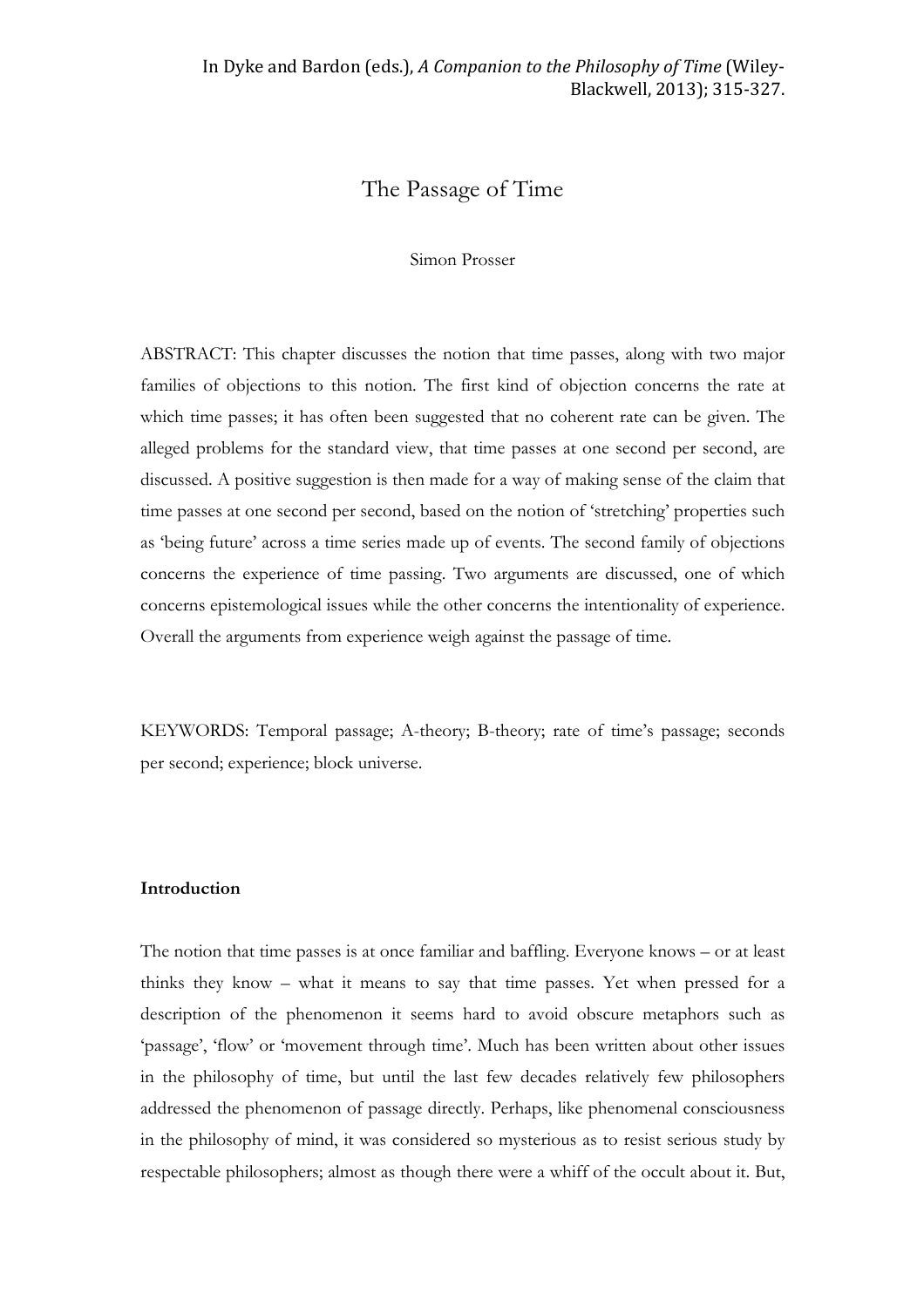as with consciousness, this has changed, and there has been a rapidly increasing interest in the notion of passage in recent years.

In this chapter I shall first distinguish the notion of passage from some other, related notions with which it is sometimes confused; in particular, the notion of an objective present, and the notion that time has a direction. This will help make clearer what it would mean to say that time does *not* pass. Then I shall discuss two families of objections to the claim that time passes: firstly, objections associated with the idea that if time passes, it must pass at some *rate*; and secondly, objections concerning the experience of time passing. With regard to the latter I shall distinguish epistemological arguments, which undermine the claim that experience is compatible only with the view that time passes, from arguments concerning the intentionality of mental states, according to which the passage of time is not a possible object of experience. I shall suggest that the latter arguments constitute the biggest challenge to the passage of time. These are not the only problems for the passage of time; but they are the most prominent arguments that attack passage directly rather than, for example, attacking associated ontological claims, attacking the compatibility of an objective present with relativity theory, or attacking the consistency of properties like *pastness* and *presentness* (on which see below).

# **Passage, the Present, and the Direction of Time**

Much of the contemporary debate over the passage of time has its roots in J. M. E. McTaggart's (1908, 1921) distinction between the A-series and B-series of time, and the distinction that subsequently arose between the A-theory and the B-theory of time (McTaggart did not distinguish these theories himself). According to the A-theory, times or events have intrinsic 'A-properties' such as being *present*, or being *past* or *future* to a given degree, and are ordered by these properties in an A-series. Thus just one time is present, while others are past or future to differing degrees; but *which* time is present constantly changes as time passes, and the A-series positions of all other times shift accordingly. According to McTaggart the A-series is paradoxical, because no time can be past, present and future; the differing A-properties are mutually incompatible. The obvious response seems to be that no time has all of these A-properties *simultaneously*; the year 2100 is future, and as time passes it will become present (but not future or past), then past (but not present or future). There has been much debate over whether this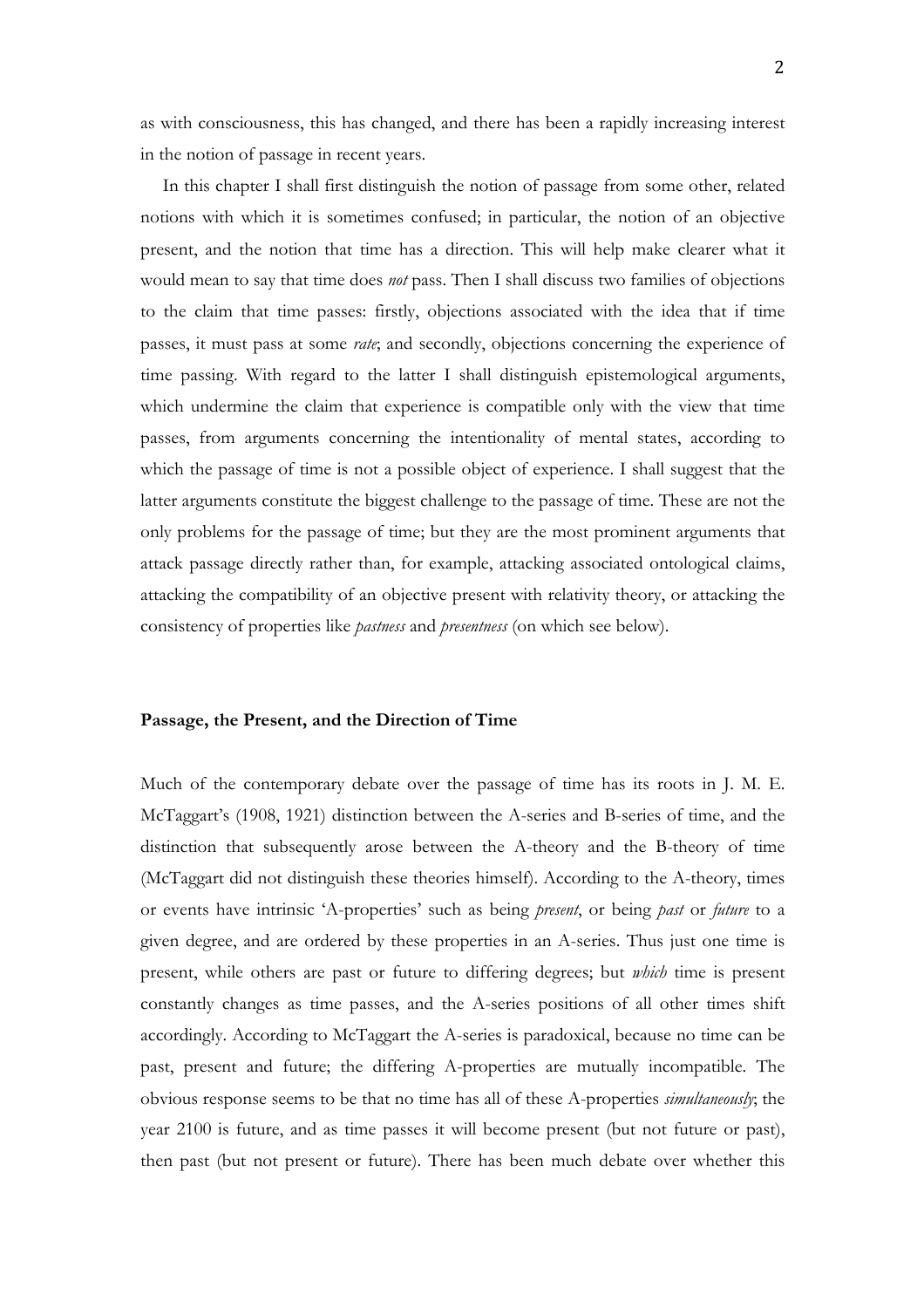move really avoids the paradox; it is sometimes suggested that the incompatibility just reemerges at the level of second-order tenses such as *presently past* or *past future*. I shall not say anything further about the status of McTaggart's paradox, however, since it is covered by other entries in this volume.

McTaggart held that A-properties are essential to time. Consequently, given the alleged inconsistency of the A-series, he drew the radical conclusion that time is unreal. More recently, however, many philosophers have held that the correct the conclusion to draw is not that time is unreal, but that times do not really have A-properties. Instead, they say, time is best characterized by McTaggart's B-series, in which times are ordered by their relations to one another rather than by intrinsic A-properties. Thus for any times  $t_1$  and  $t_2$ ,  $t_1$  is either earlier than  $t_2$ , later than  $t_2$  or simultaneous with  $t_2$  (in the latter case  $t_1$ is the same time as  $t<sub>2</sub>$ ). These relations are eternal; they do not change. According to this view, no time is intrinsically present; indeed no time has a different metaphysical status from any other, and the impression that there is something special about the present, and that time passes, is an illusion. In this respect, at least, time is somewhat like space. This is known as the B-theory of time. One does not have to accept the argument from McTaggart's paradox in order to accept the B-theory; many B-theorists accept it for different reasons, some of which are described below.

The debate between the A-theory and B-theory of time has become one of the major debates in the philosophy of time. But it is important to make some distinctions here. First, although the A-theory is often equated with the view that time passes, insofar as it says merely that times have intrinsic A-properties the A-theory and the view that time passes are at least prima facie distinct. Having intrinsic properties is one thing; passing is another. However, it might be held that genuine A-properties entail passage; there might be a world in which times have intrinsic properties but time does not pass, but in that case the properties in question would not be A-properties. It is, after all, hard to accept a view according to which there is an objective present time, yet time does not pass. At any rate, a full A-theoretic account of time should make clear the relation that holds between A-properties and passage. Since our present concern is with the passage of time I shall assume in what follows that genuine A-properties do entail passage, and I shall use 'Atheory' for any theory according to which time passes.

One should also be careful not to conflate the claim that time passes with the claim that time has a direction. For there to be a direction it is sufficient that there is some kind of asymmetry between earlier and later, as there would be, for example, if the laws of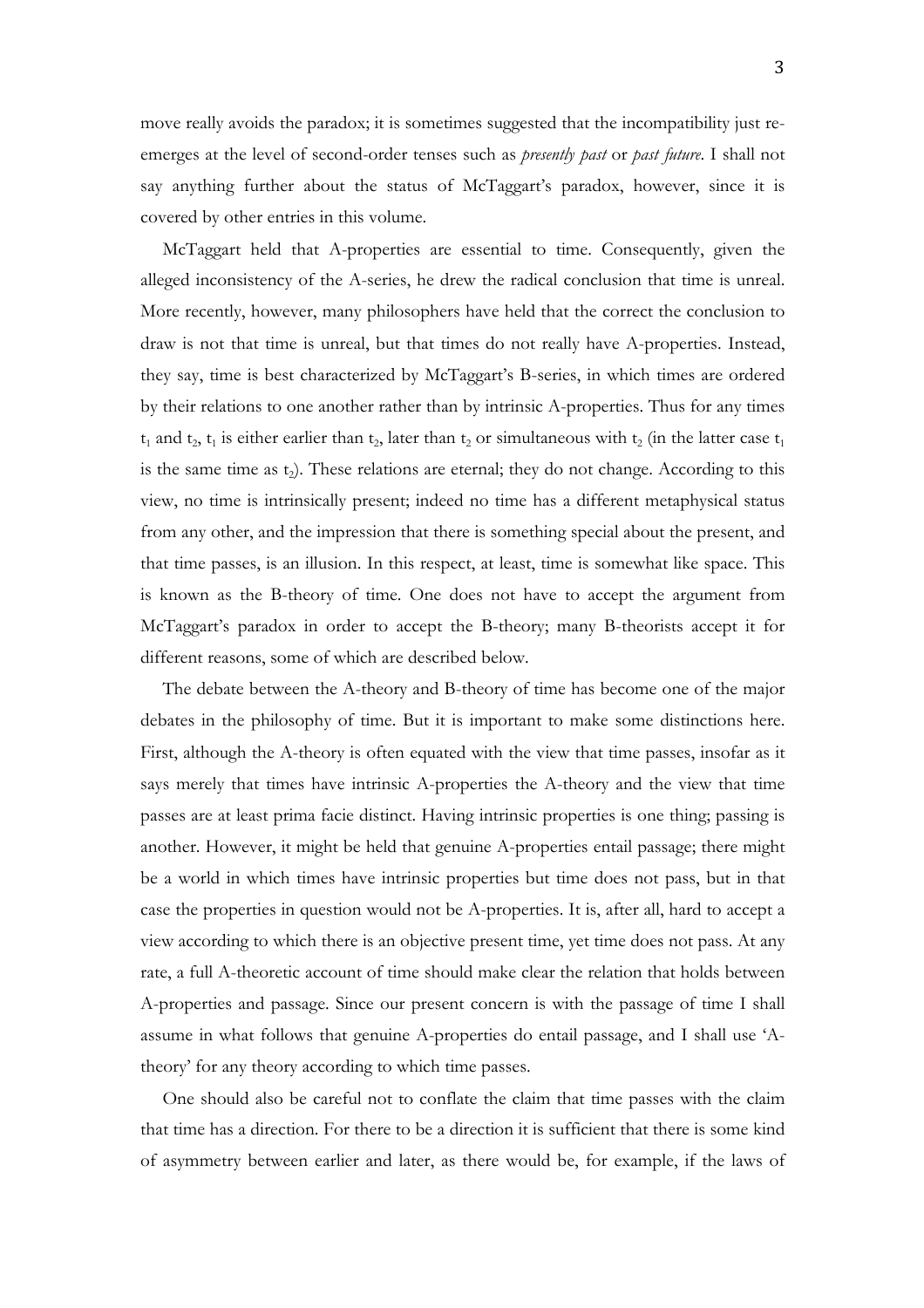physics were not time reversible. But there is nothing in the notion of direction that entails passage. If this is not already clear, note that we can similarly make sense of an intrinsic direction to space; we can, for example, imagine a physical process that can take place in an object oriented in one direction, but not when oriented in the opposite direction. This would in no way suggest that space passes.<sup>1</sup>

There are several different ontologies compatible with time passing; but only one kind of ontology plausibly compatible with it not passing. For example, the 'moving spotlight' theory (according to which all times are equally real, and the passage of time consists in the present 'moving' along the time line), the 'growing block' theory (according to which all past and present times are equally real, but the future does not yet exist) and presentism (according to which only the present time is real) are all consistent with passage. But if time does not pass then the natural conclusion should be that the Btheory is true, for according to the B-theory there is no privileged location in time, and hence all times are just like the time that we call the present (and their occupants can just as legitimately refer to their own times as 'present'). The alternative would be to suppose that we occupy a privileged location in time, yet time does not pass. An example of such a view would be a non-passage version of presentism; only the present exists, and nothing changes. Although there is no obvious inconsistency in this view, its solipsistic world-view seems just as implausible as its spatial equivalent (according to which the only place that exists is *here*). Solipsism is hard to disprove, of course, but that does not mean that it should be taken seriously.

## **How Fast Does Time Pass?**

The descriptions of time as *passing* or *flowing*, or of us as *moving* through time toward the future, are clearly metaphorical. Perhaps, then, questions about the *rate* at which time passes take the metaphors too literally; after all, no one thinks that time literally passes (passes what?), or that we literally move through time. Nonetheless a significant number of philosophers, both advocates and opponents of passage, have felt that it makes sense to speak of time passing at a rate.

This has given rise to a set of related objections to the claim that time passes, all centered on the question: "How fast does time pass?" The issue was raised some time ago (Broad 1938; Smart 1949; Markosian 1993), but there has been a flurry of more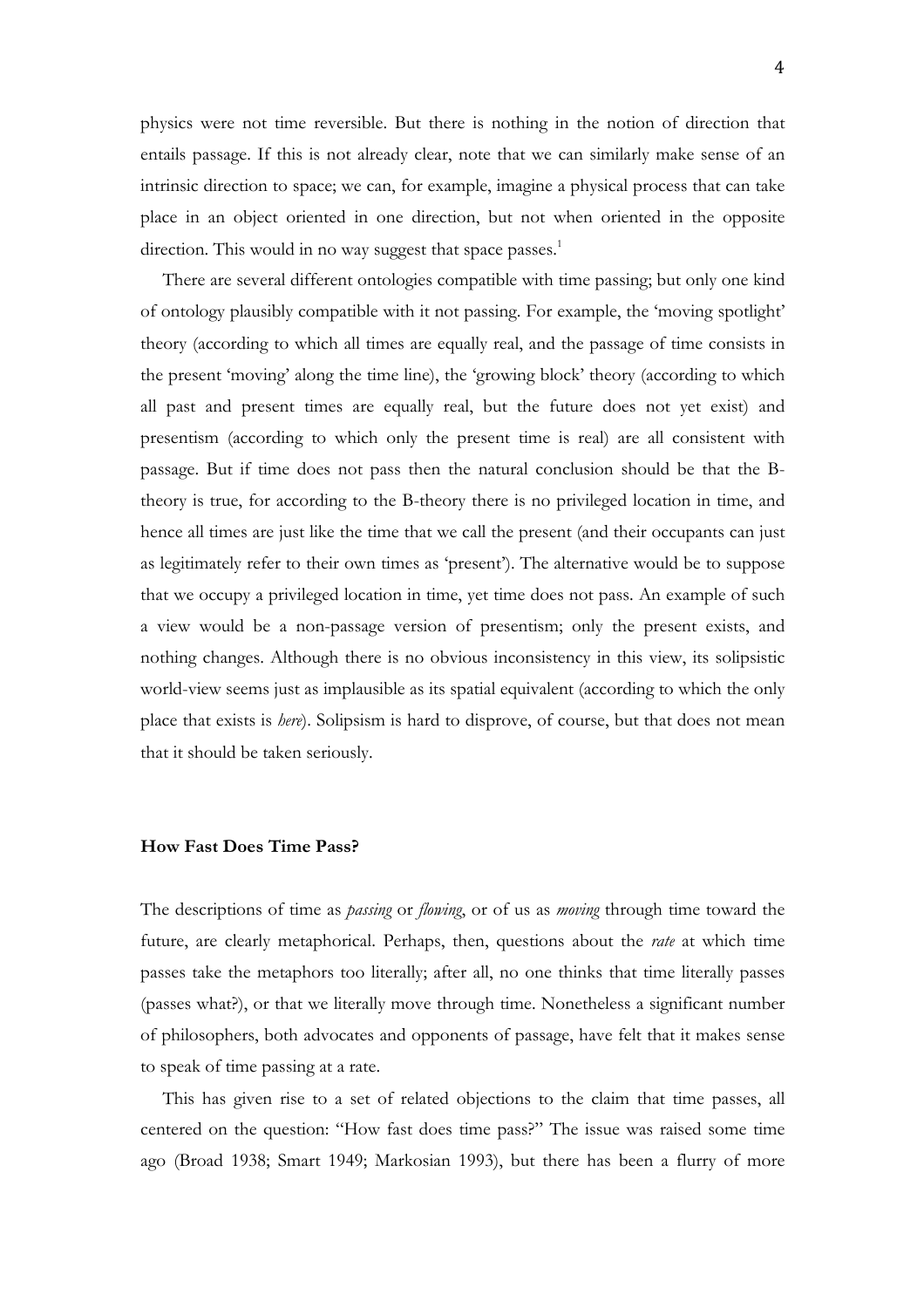recent discussion (Maudlin 2002; Olson 2009; Phillips 2009; Price 2011; Raven 2011; Skow 2011a, forthcoming). One sometimes hears objections of this kind posed by merely asking the question: "if time passes, how fast does it pass?", as though it were immediately clear that there could be no answer. More commonly, however, the objection takes the form of a complaint that the standard answer to the question – that time passes at one second per second – makes no sense.

Many philosophers, on both sides of the debate, seem to agree that necessarily, if time passes, it passes at one second per second. It is not clear where this view comes from, however; it is never argued for. Moreover, one may find it possible to conceive of time passing more quickly, or more slowly, or of there being a change in the rate at which time passes. Perhaps we would be unaware of such differences, since time would be passing more quickly (say) throughout our own bodies as well as throughout our environment. So, since our brain states would remain in the same relation to external events, perhaps nothing about our experiences would change. But it is unclear that such changes are inconceivable; and therefore unclear why the rate of one second per second should be thought to be a necessary truth.

Let us set aside this concern for now and consider the putative problem with a rate of one second per second. All versions of the objection hold that this is not a coherent rate. The most common version says that 'one second per second' means the same as 'one second divided by one second', and one second divided by one second is equal to one. But the number one is not a coherent rate; or so the objection goes.

It is certainly true that in many cases it is possible to 'divide through' and cancel units in the expression of a quantity. Consider, for example, the way in which we calculate the distance that an object moves, at a constant velocity, in a given time. Let D be the distance, V the velocity and T the time taken. Then we calculate distance as velocity multiplied by time:  $D = V \times T$ . Now, velocity is measured in meters per second (m/s); and time is measured in seconds (s). Let us suppose for simplicity that we have an object moving for one second at a velocity of one meter per second. Then we calculate the distance travelled as follows:

 $D = V \times T = 1m/s \times 1s = 1m$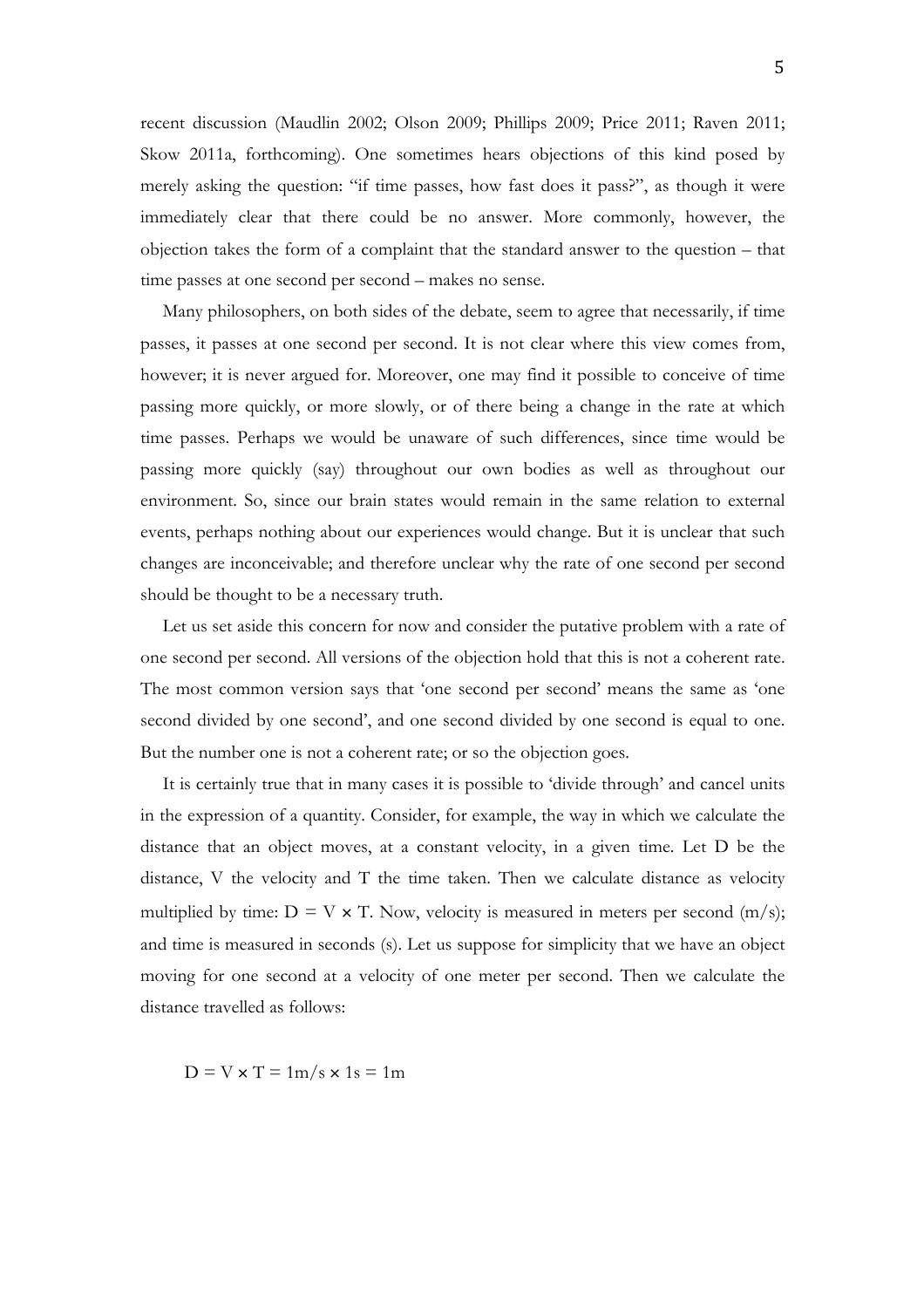Clearly in this case the seconds do cancel through; we do not express distance in ms/s ('meters seconds per second'), but in meters. Does it follow that 'one second per second' is equivalent to the number one?

There is much that can be said about what is involved in the choice of a system of units, and what is or is not implied, metaphysically, by the resulting units for a given quantity (see Skow, forthcoming, for a detailed discussion of this). But, as has been repeatedly pointed out using a variety of examples, the units need not always cancel through. A typical argument runs along the following lines. Consider currency exchange rates (cf. Maudlin 2002, 262). One can exchange dollars for pounds, pounds for euros, and so on. An exchange rate measured in pounds per euro is a perfectly good exchange rate; nothing cancels through. But there might also be circumstances in which one exchanges pounds for pounds. Perhaps, for example, a certain kind of banknote is to be replaced by a new design, and the banks must exchange the old banknotes for new ones. When a customer wishes to exchange the old notes for new ones, the bank does so at a rate of one pound per pound. Perhaps a worry might arise that this is a rate of one new pound per old pound, rather than one pound per pound. But, as Ian Phillips (2009) points out, another kind of example avoids this. Phillips invites us to imagine a scheme in which colored tiling can be exchanged for tiling of a different color. Let us suppose that all that matters is the area of tiling to be exchanged, and that tiling is exchanged at one square meter per square meter. A customer may, however, wish to exchange one single blue tile of ten square meters for one smaller blue tile of five square meters, and receive the difference in the form of five square meters of red tiling. It seems hard to see how such an exchange system would work without a principle that tiling is exchanged at a rate of one square meter per square meter, regardless of color. Bradford Skow (forthcoming) gives another illuminating example: the period of a pendulum is measured in seconds, but if the period is steadily changing then the rate of change is measured in seconds per second. There seems no question of this rate involving different kinds of seconds.

So a rate of one second per second is not inherently problematic. Nevertheless there is a lingering suspicion that something is amiss here. The notion of a rate suggests a ratio of one thing to another, even if both are of the same kind. So if time passes at one second per second, this seems to imply that something stands in a one-to-one ratio to something else, with both being measured in seconds. Otherwise the claim appears to be merely that each second of time stands in a one-to-one relation with *itself*; and it is hard to make sense of this as a rate. Everything stands in a one-to-one relation to itself; there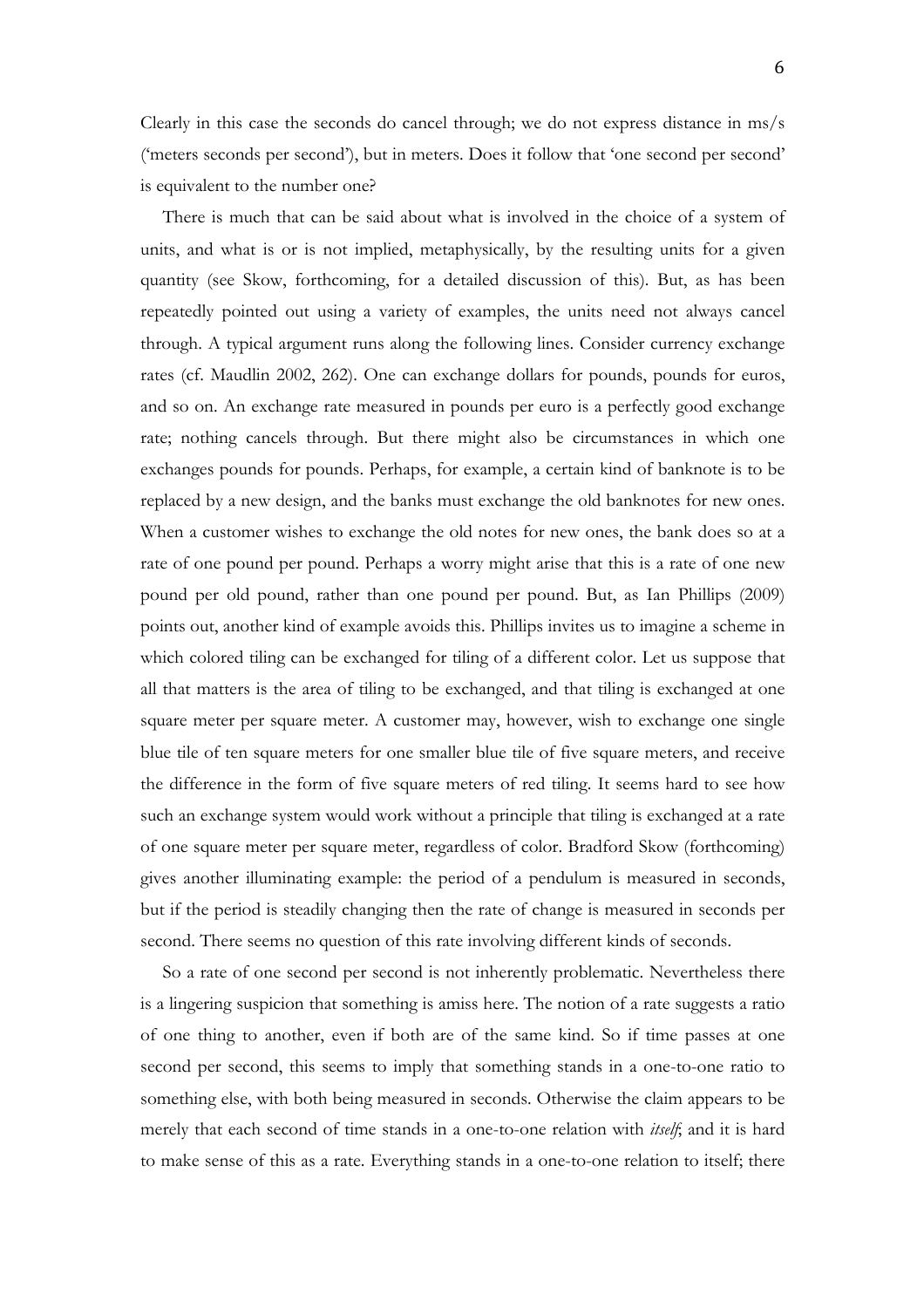is one Eiffel Tower per Eiffel Tower, yet this does not help us to make sense of a claim that the Eiffel Tower has some kind of rate. But if, on the other hand, the rate of one second per second is to be interpreted as a ratio of distinct quantities then the advocate of passage owes us an explanation of what these distinct quantities are. Few would wish to claim that there are two time dimensions, and that the rate of time's passage is a ratio of seconds along one dimension to seconds along another. Even if there were two time dimensions it is hard to see a connection between their standing in some ratio to one another and time passing. For consider an analogy with space; meters in one spatial dimension might well stand in a one-to-one ratio with meters in another spatial dimension, but we would nonetheless be baffled by a claim that space thereby passes at one meter per meter.

I would like to make a suggestion on this point, however. Consider what could be meant by saying that time could pass twice as fast as it actually does. If time passed twice as fast then an event that actually occurs at some specific time in the future would, in some sense that we must make clear, become present twice as soon as it actually does. Thus an event that was two years in the future, with time passing twice as fast, would occur just as soon as an event that is one year in the future, with time passing at its actual rate. This suggests an essential link between the rate of time's passage and the degree of futurity of a future event.

Let us define a series called the *E-series* (where 'E' stands for 'event') that is defined by the series of physical events (perhaps the E-series is equivalent to the B-series; I distinguish them only to emphasize that distances along the E-series are defined in physical terms, as explained below). Let us also define the *A-property series* as a series of Aproperties, running from 'distant past' to 'distant future', where these properties are not essentially connected with any particular events. Then 'half as far into the future' could be interpreted as meaning 'half as far along the E-series from where we are located'. But it could also mean 'half as far along the A-property series from the present'. It is easy to see how these notions could come apart. To give a spatial analogy, imagine the E-series as being like a ruler, on which we are located at the '15cm' mark, with earlier and later events represented by the points on the ruler with values less than, and greater than, 15cm, respectively. Now take a straight piece of rubber of the same length as the ruler, and write 'distant past', 'past', 'present', 'future', and 'distant future' at regular intervals along its length. Hold it against the ruler so that 'present' is aligned with the '15cm' mark, 'future' and 'distant future' are aligned with the '20cm' and '25cm' marks respectively,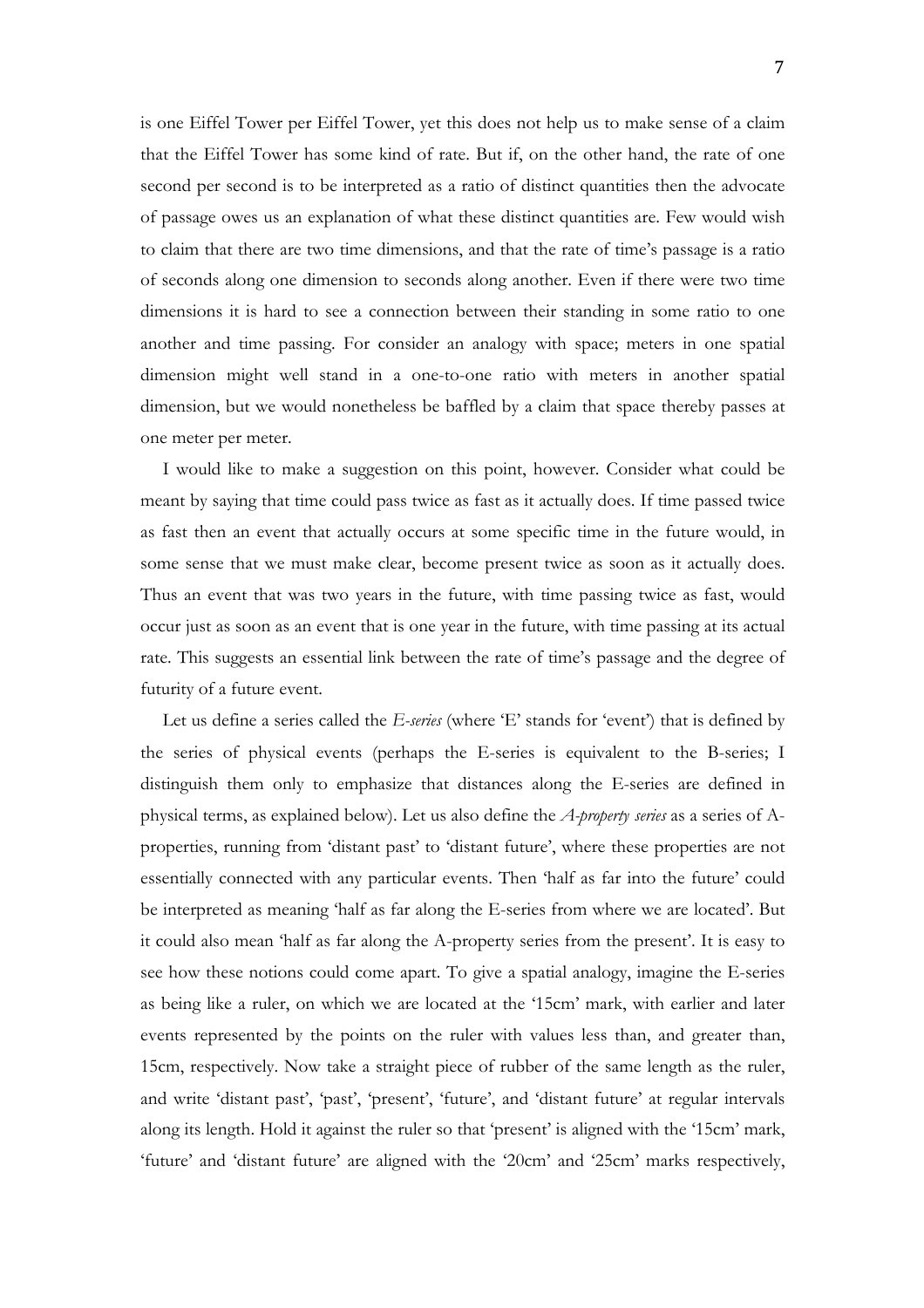and 'past' and 'distant past' are aligned with the '10cm' and '5cm' marks respectively. We can think of the length of rubber as a representation of the A-property series, aligned with the E-series in the way that it is actually aligned. Now stretch the rubber along its entire length so that 'present' remains aligned with '15cm', but 'future' becomes aligned with '25cm', 'past' with '5cm', and so on. This, I suggest, is a representation of what it would be for time to pass twice as fast. The A-property series is stretched relative to the E-series so that an event at the '25cm' mark on the E-series, that was thus in the distant future when time passed at normal speed, is now only in the future. This seems the best way to capture the intuitive notion that if time passed twice as quickly future events would no longer be as temporally distant from us as they actually are. They would occur sooner; they would thus be future to a lesser degree than they actually are.

What I suggest on the A-theorist's behalf, then, is that the rate of one second per second should be understood as a ratio between durations along the E-series and durations along the A-property series – a ratio that could have been different. We choose 'seconds' for both, but this is misleading, for there are two different notions of duration in play. Seconds along the E-series can be thought of in terms of physical processes – the second is currently defined in terms of the period of a natural oscillator derived from the caesium 133 atom, for example. But because time passes at a constant rate in the actual world, distances along the A-property series map onto distances along the E-series in a constant way. So when we say that an event is *n* seconds in the future, this is an equally good way of expressing both its degree of (A-property) futurity and the quantity of physical processes that will unfold between now and the time at which the event occurs (and hence its distance from us along the E-series).

Strictly speaking, then, we should distinguish two kinds of seconds, which I shall refer to as E-seconds and A-seconds. Science deals in E-seconds; but in the actual world Aseconds stand in a one-to-one ratio to E-seconds, much like the meter to the length of the meter rod. In any possible world in which the meter rod is used to determine the meter, the meter rod is one meter long (as measured in that world); but it still makes sense to say that the meter rod could have had a different length. Similarly, in any possible world A-seconds (as measured in that world) stand in a one-to-one ratio to Eseconds; but it still makes sense to say that they could have stood in a different ratio, had time passed at a different rate. The rate of one second per second should thus strictly be understood as one E-second per A-second, which is unproblematic as a rate. It is guaranteed that time actually passes at one second per second, given that way the two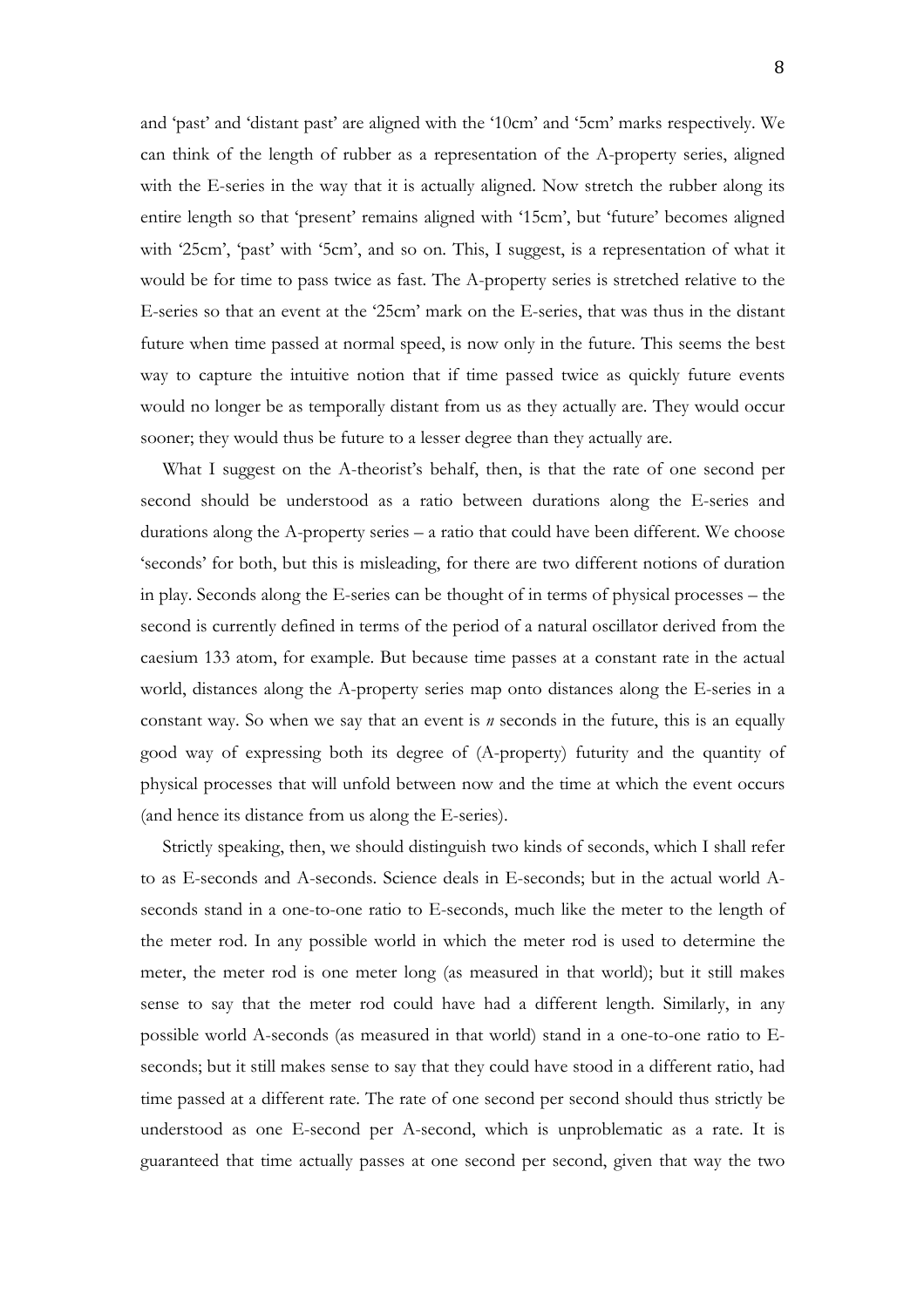kinds of seconds are measured, just as it is guaranteed that the meter rod is one meter long; yet time could have passed at a different rate.

This, at any rate, is the best sense I can make of the notion of time passing at a rate. But, as I shall explain in the next section, this is not to say that we can really make sense of the claim that time passes at all.

#### **Arguments from Experience**

Many A-theorists will be unconcerned by the kinds of worries discussed in the last section. For, they will say, technical quibbles over the units for the rate of time's passage appear trivial in the face of the main reason for believing that time passes: namely, that we *experience* time passing. One prominent A-theorist goes so far as to describe experience as 'a defeater-defeater that overwhelms any B-theoretic arguments against the reality of tense' (Craig 2000, 138).

There certainly is a sense in which we naturally take ourselves to be aware of time passing, though its precise nature is somewhat elusive. Nevertheless I shall argue that the nature of experience in fact provides no reason whatsoever for believing that time passes, and that in fact, contrary to the usual presumption, the nature of experience ultimately favors the B-theory. There are two kinds of arguments to consider: an epistemological argument (according to which experience favors neither the A-theory nor the B-theory) and an argument from intentionality (according to which it is impossible to have an experience of time passing). The latter argument undermines the very intelligibility of the A-theory.

#### *The Epistemological Argument*

The epistemological argument says that experience would be the same whether the Atheory or B-theory were true, and that experience thus provides no reason to favor one theory over the other. Admittedly, as Skow (forthcoming) observes, it might in principle still be argued that one theory provides a *better* explanation of experience, and that for this reason there is more reason to believe that theory than the other. In the next section, however, I shall show that there is a compelling reason to think that the A-theory cannot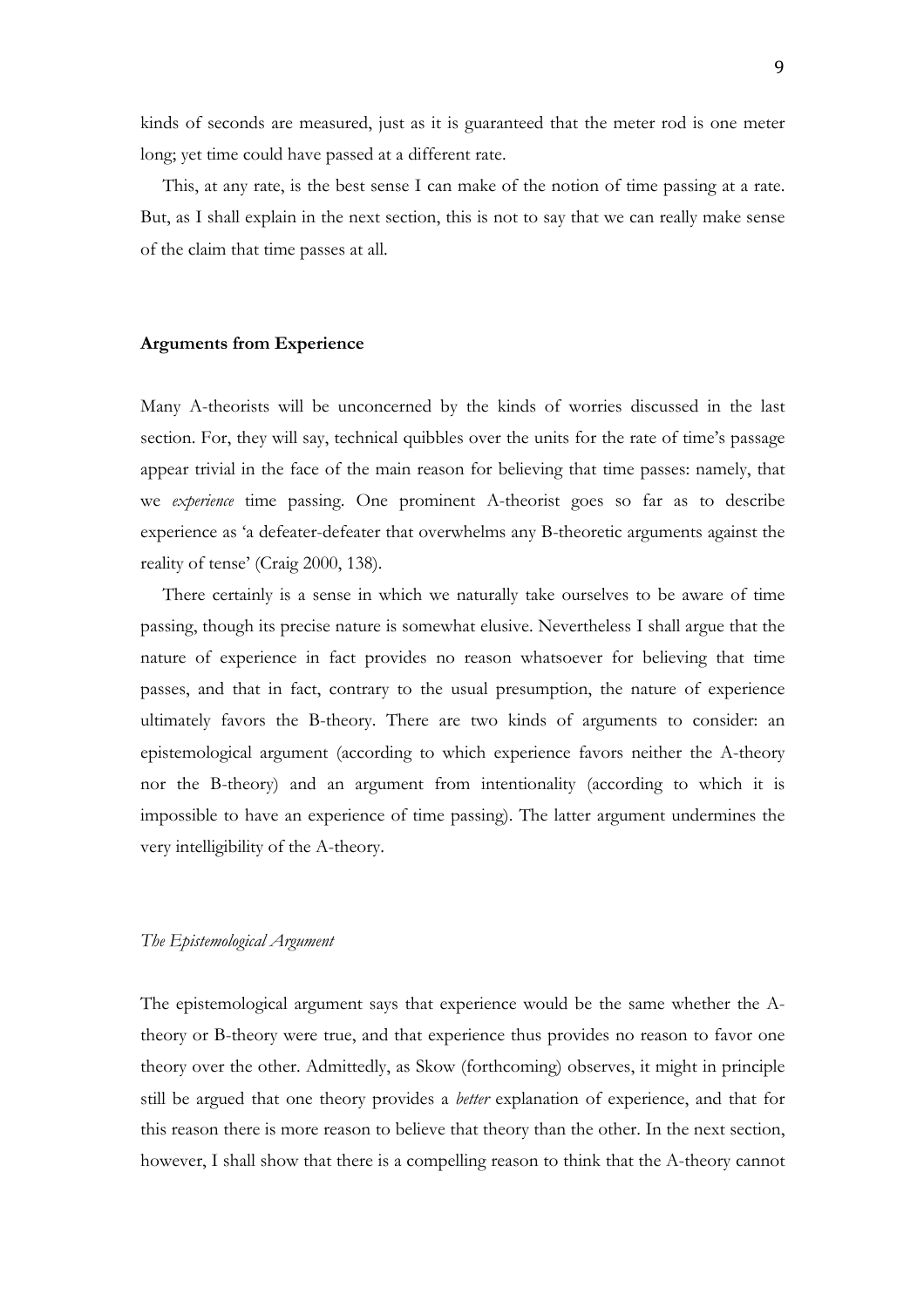give *any* explanation of how passage could be experienced. In this section I shall focus on the claim that experience is compatible with both the A-theory and the B-theory.

The epistemological argument can be traced back to Donald Williams's (1951, 468-9) argument that it is possible to imagine a being whose instantaneous states are exactly the same as those of some normal human being, but occur in the reverse order.<sup>2</sup> Williams suggests that from that being's point of view time would seem to go 'forwards'; yet 'forwards' from their point of view would be 'backwards' from ours. If correct, this would suggest that the nature of experience provides no evidence of an objective direction of time; and if there is no evidence for a direction it seems plausible to think there is no evidence for passage (at least insofar as experiencing time passing entails correctly experiencing its direction). More recently Huw Price (1996, 14-15) has put forward a related epistemological objection.<sup>3</sup> Price argues that nothing would seem different to us if the A-theory were false, and time did not pass. Supposing for the moment that time passes, we would nonetheless be able to imagine a four-dimensional 'block' universe in which everything was exactly the same except that time does not pass. Price argues that events, including mental events, could be mapped one-to-one from the passage world to the block world; in which case our experiences would be exactly the same as they actually are, even if time did not pass. Consequently the nature of experience is compatible with both the A-theory and the B-theory.

Tim Maudlin (2002) objects that Price's argument begs the question by assuming that the 'block' world would contain equivalent experiences, or indeed any experiences at all; for the physical processes of the 'static' block world would be quite unlike those of the 'dynamic' passage world. Assuming that mental states are, or supervene on, physical states there is therefore no justification for assuming that the mental states would be the same in both possible worlds. Given that Price claims only that experience does not favor the A-theory over the B-theory, however, Maudlin's objection fails. For although the A-theorist may hold that only a world in which time passes contains experiences, the B-theorist will disagree and hold that a block world contains experiences (and indeed the B-theorist may well hold that block worlds are the only kinds of possible worlds). Consequently each theory, on its own terms, expects the world that it describes to contain experiences; and the presence of experience therefore cannot settle the question of which theory is correct without begging the question by presupposing the truth of the theory for which experience is supposed to provide evidence. Not, at least, without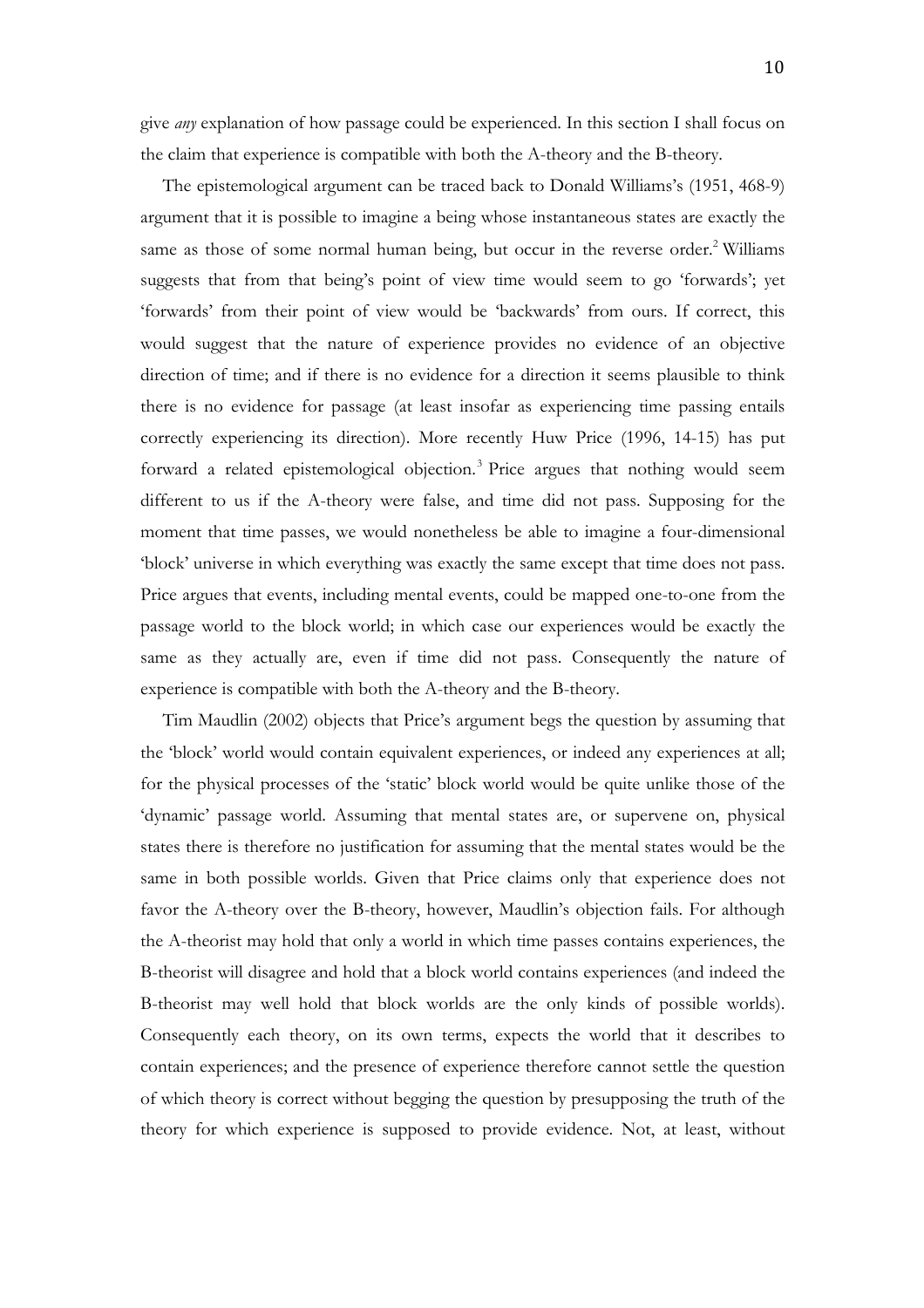further arguments concerning the significance of passage for the physical-mental relation. 4

Perhaps the A-theorist can still say the following. Let us accept that arguments such as those of Williams and Price do show that our experiences would be exactly the same even on the assumption that the B-theory was true. It does not follow that we cannot experience time passing, and neither does it follow that experience cannot provide a reason for believing that time passes. For illusions and hallucinations also provide examples of non-veridical experiences that are indistinguishable from veridical experiences. Yet some disjunctive theories of perception allow that when one veridically perceives that *p* one can thereby have reasons and evidence for believing that *p*, even though one's experience may be indistinguishable from a case in which one merely hallucinates that *p*. By analogy, it might be claimed, if time passes then one can experience it passing, and one's experience can thereby give one a reason to believe that time passes, even if one's experience would be indistinguishable given the assumption that time does not pass. By thus adopting a degree of epistemological externalism one can rescue the claim that experience can give one a reason to believe that time passes. Perhaps one is not always in a position to know what reasons one has; but it does not follow that one cannot have those reasons, if reasons are construed as the epistemological externalist construes them.

Whether one finds this move acceptable will depend on one's view regarding the epistemological externalism that it requires. But regardless of whether the move is acceptable, it does not help settle the debate over the passage of time. For at best it puts one in a position analogous to that of a person who entertains genuine doubts about whether she or he is a brain in a vat. It would not help resolve this dilemma to be told that *if* one is not a brain in a vat then one has experiences that give one reason to believe that one is not a brain in a vat (perhaps because if one is not a brain in a vat then one can experience states of affairs inconsistent with one's being a brain in a vat). In the same way, it is of no help in resolving doubts over whether time passes to be told that *if* time passes then experience can give one a reason to believe that time passes.

Experience, then, fails to favor the A-theory over the B-theory. But in any case, the situation for the A-theorist who thinks that we experience time passing is far worse than has generally been appreciated. For, as I shall explain in the next section, even if time did pass, no experience could possibly be an experience of time passing.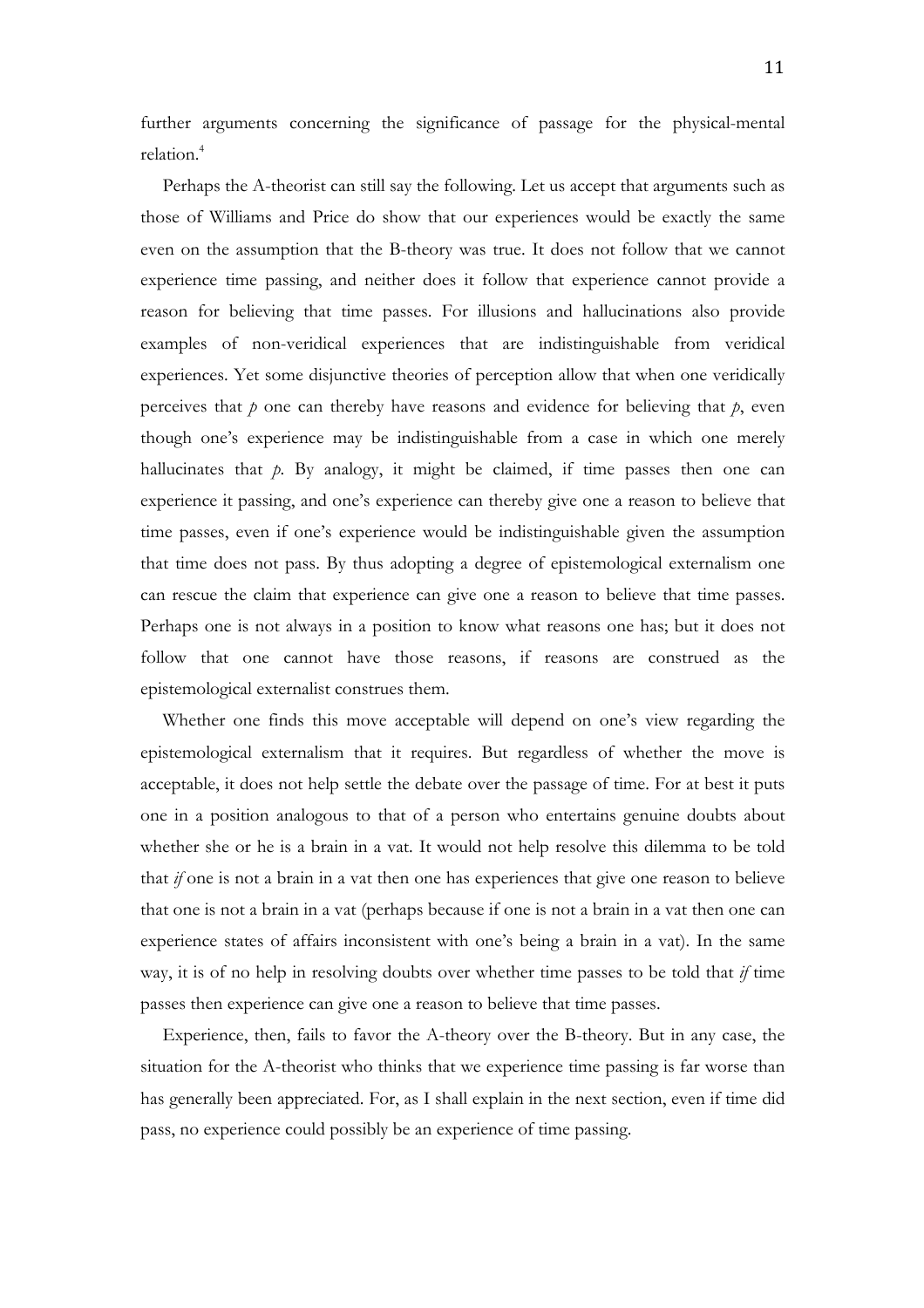According to the argument from intentionality, no experience can be an experience of time passing because no experience can be *of*, or *about*, time passing. Before proceeding further I should first make some clarificatory remarks about the kind of experience that is in question.

Sometimes people say that they are aware of how much time has passed since some earlier event ("a lot of time has passed since my twelfth birthday!"). This, I think, is *not* what the A-theorist has in mind when saying that we are aware of time passing. For the B-theorist can give a straightforward paraphrase, along the lines of 'my twelfth birthday is much earlier than the present' (and, of course, the B-theorist will then analyze 'present' analogously with 'here', so as to avoid commitment to an objectively present time). Through memory one can be aware that there is a certain interval of time between the present (the time at which one's awareness occurs) and an earlier event, without thereby being aware of time *passing* in the sense relevant to the A-theory.

Still, there remain several candidates for the awareness of time passing. Some people, for example, speak of having a sense of temporal 'motion'; one feels oneself somehow 'moving' through time. Others speak of being aware of time passing by virtue of being able to perceive the *dynamic* quality of change – when one observes motion or any other kind of change, the change has a certain dynamic quality that seems incompatible with the 'static' view of the world given to us by the B-theory. The precise nature of these experiences is elusive, so be sure; the more one tries to introspect and describe them, the harder it becomes to pinpoint exactly what they consist in. It is unclear, for example, whether any relevant element of passage experience belongs to a specific sensory modality, or whether instead there is some kind of internal 'sense' of time passing, which perhaps somehow derives from more specific sensory experience.

Fortunately, however, the argument from intentionality (like the epistemological argument) applies in just the same way regardless of the precise nature of the experience; it applies if we have any non a priori way of coming to know that time is passing. Experiences, of any kind, are *intentional* states – they are directed at, or *about* something. So if someone experiences time passing, then their experience consists in some kind of mental state that is directed at, or about, the passage of time. Nothing could count as an experience of time passing unless it had this feature of directedness toward the passage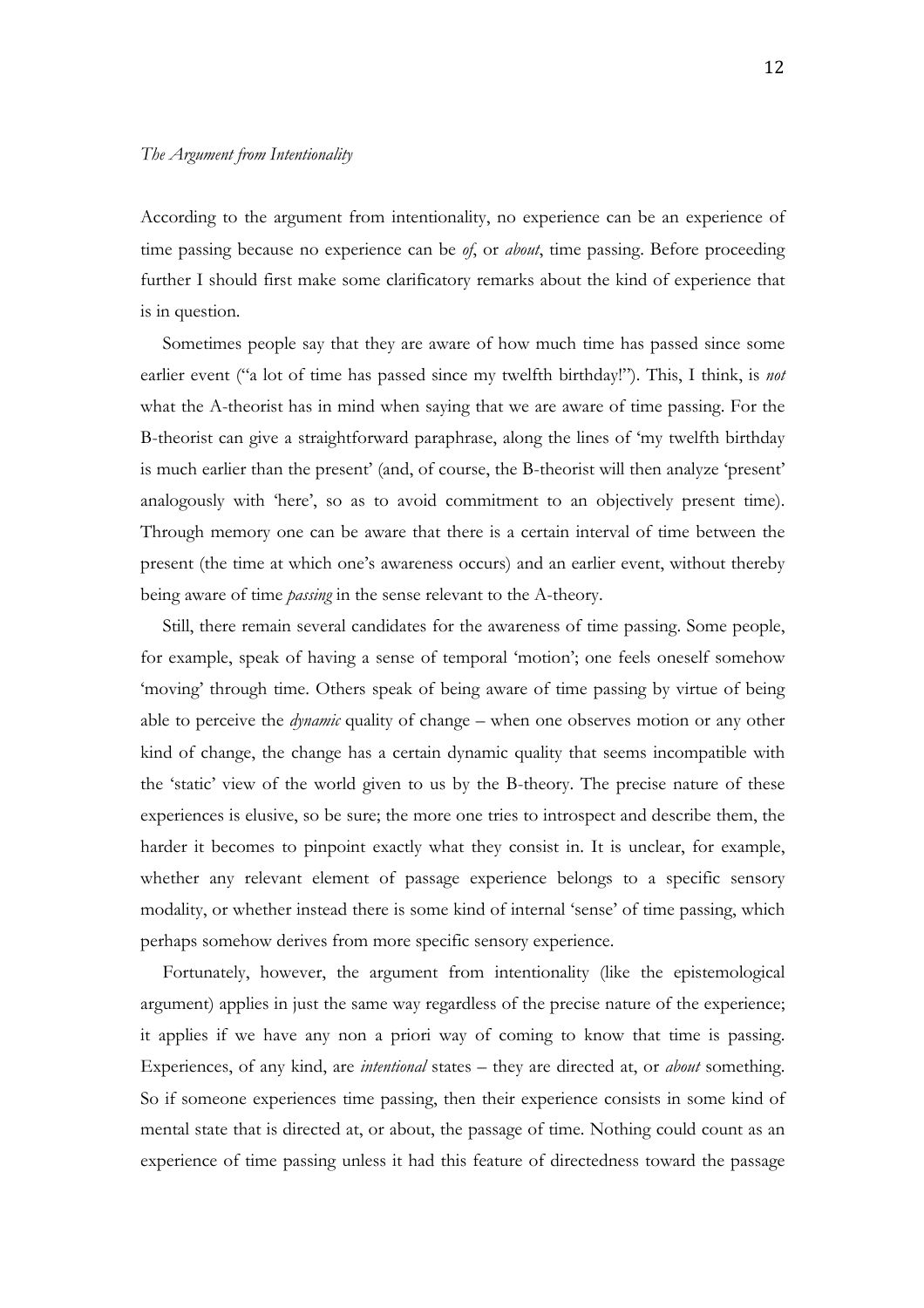of time. But, according to the intentional argument, no experiential state could possibly have this feature.

The argument takes the form of a challenge to the A-theorist to explain how any experiential state can be about the passage of time, backed up with some reasons for thinking that the challenge cannot be met. To see the force of this challenge, consider what is entailed by the intentionality of experience. If some token experience – a specific element of the experience of a specific subject at a specific time – is an experience of some feature of the world, then the experience stands in an *aboutness* relation to that feature of the world, and to no other. No token experience that is not an experience of the same feature can stand in the same aboutness relation to that feature. Consequently there is a one-to-one mapping from token experiences to features of the world by virtue of the former being about the latter. Suppose, for example, that you are looking at a scene in which there are objects of various colors and shapes. There will be a 'triangle' element of the experience that matches up with a perceived triangle; a 'red' element that matches up with the redness of the triangular object; and so on for every perceived feature of the scene.

Now, it is not plausible that the aboutness relation is primitive. While there remains much debate, most theories of intentionality say that for one element of the world (such as a brain state) to be about another (such a perceived feature) is for the former to stand in a relation to the latter than can be understood ultimately in terms of causation. It is not hard to see why. Consider, for example, the visual experience that you have while looking fixedly at this page. For each perceived word on the page there is a corresponding element of the experience. Presumably there is some token neurological state upon which each element of the experience supervenes (we need not assume that there is a distinct neurological state for each perceived word; only that for any given word to have been perceived differently, there is some unique difference in the neurological state that would underlie the experience). Hence there is a one-to-one correspondence between the perceived word tokens on the page and certain token neurological states.

There does not seem to be any deep mystery about this one-to-one correspondence. When one looks at the page, an image is focused on one's retinas. For every perceived word token, a specific part of the retina, and thus a specific collection of retinal cells, is stimulated in a specific way. And while the details of the processes that follow are not all known, it seems clear enough that the specific pattern of retinal stimulation leads to a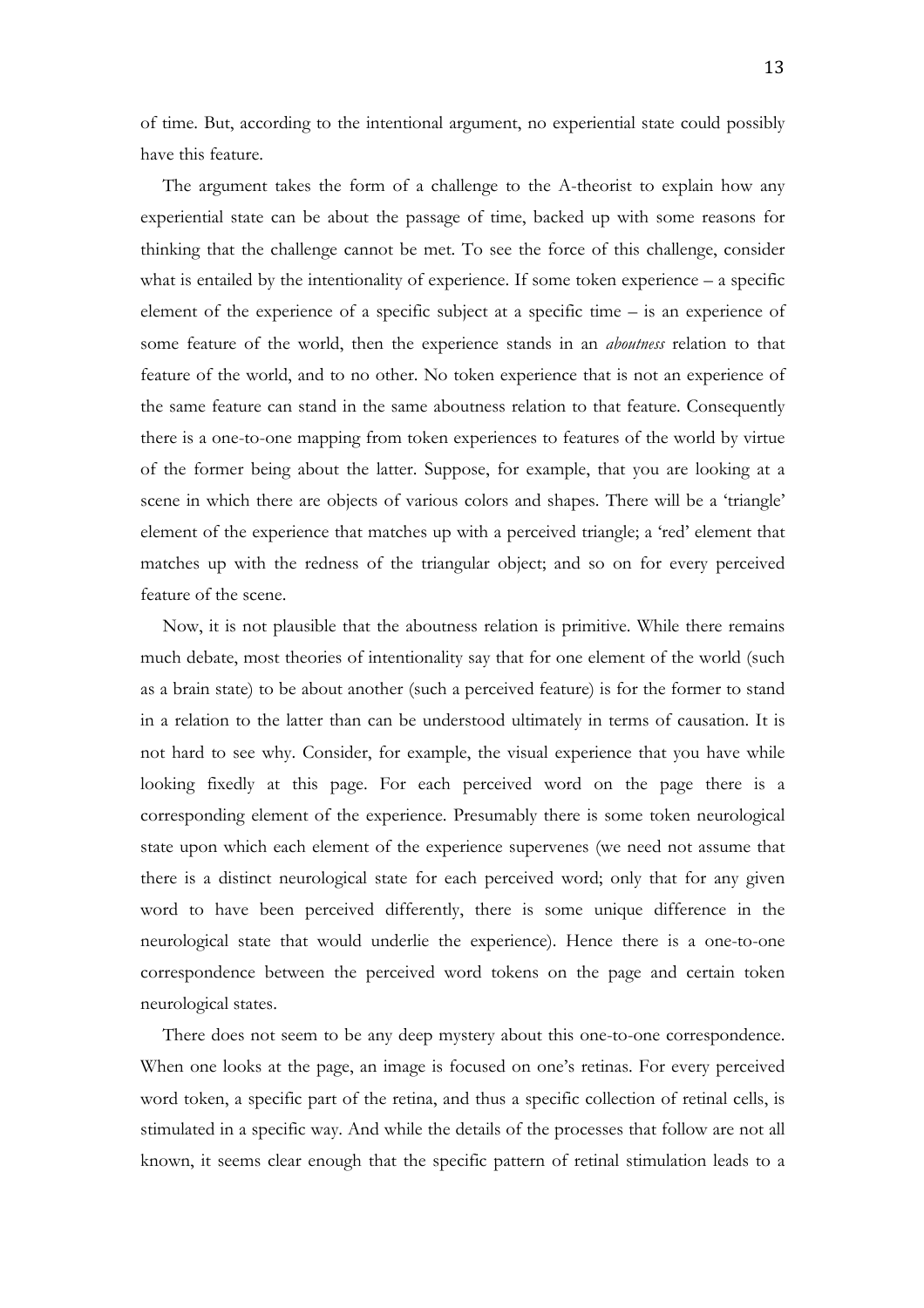specific neurological state, upon which a specific token element of experience supervenes. This unique chain of causation between the perceived object and the experience seems essential to the experience being about the object. Few theories of intentionality accept that such a direct causal relation straightforwardly constitutes the intentionality of the experience, but in all cases causal relations of this kind play a vital role. Even a teleological theory can say, for example, that the experience is about the object because of the role played in the history of the species by causal relations (perceptual or behavioral) between objects of that kind and internal states of the organism of that kind.<sup>5</sup>

When we consider the passage of time, however, a problem emerges. If there is an experience of time passing then something must make it the case that it is an experience of time passing, and not of something else; and something must make it the case that no other element of experience is an experience of time passing. But what can the A-theorist say to explain this? In all other cases we have at least a crude idea of what makes it the case that the experience is about its object, for each experience stands in some kind of unique causal relation to its object. This does not seem to be true of the passage of time. For example, there does not seem to be a unique chain of causation from the passing of time to some one specific neurological state (and not to others). Even if one could make sense of the claim that temporal passage can exert a causal influence on the brain (a claim that already seems dubious), it seems very hard to see how this causal influence could affect one neurological state, but not others. More generally, it is hard to think of any relation holding uniquely between the passing of time and one particular neurological feature that could plausibly constitute the aboutness relation.

Given more space, one could catalogue all existing theories of intentionality and show exactly why, in each case, the passage of time cannot be the object of experience. But for present purposes I shall settle for issuing a challenge: any A-theorist who thinks that we experience time passing must give at least some plausible indication of what could make it the case that the experience in question is an experience of passage, rather than of something else; and of why other experiences do not also thereby count as experiences of passage. Anyone who tries to answer this challenge will find that it is not at all trivial; and I am deeply sceptical of the prospects for solving it.<sup>6</sup>

Although I have described this argument in terms of intentionality, there are other ways to see the same point. In particular, one may observe that perception, and experience more generally, is a causal notion – one cannot perceive anything from which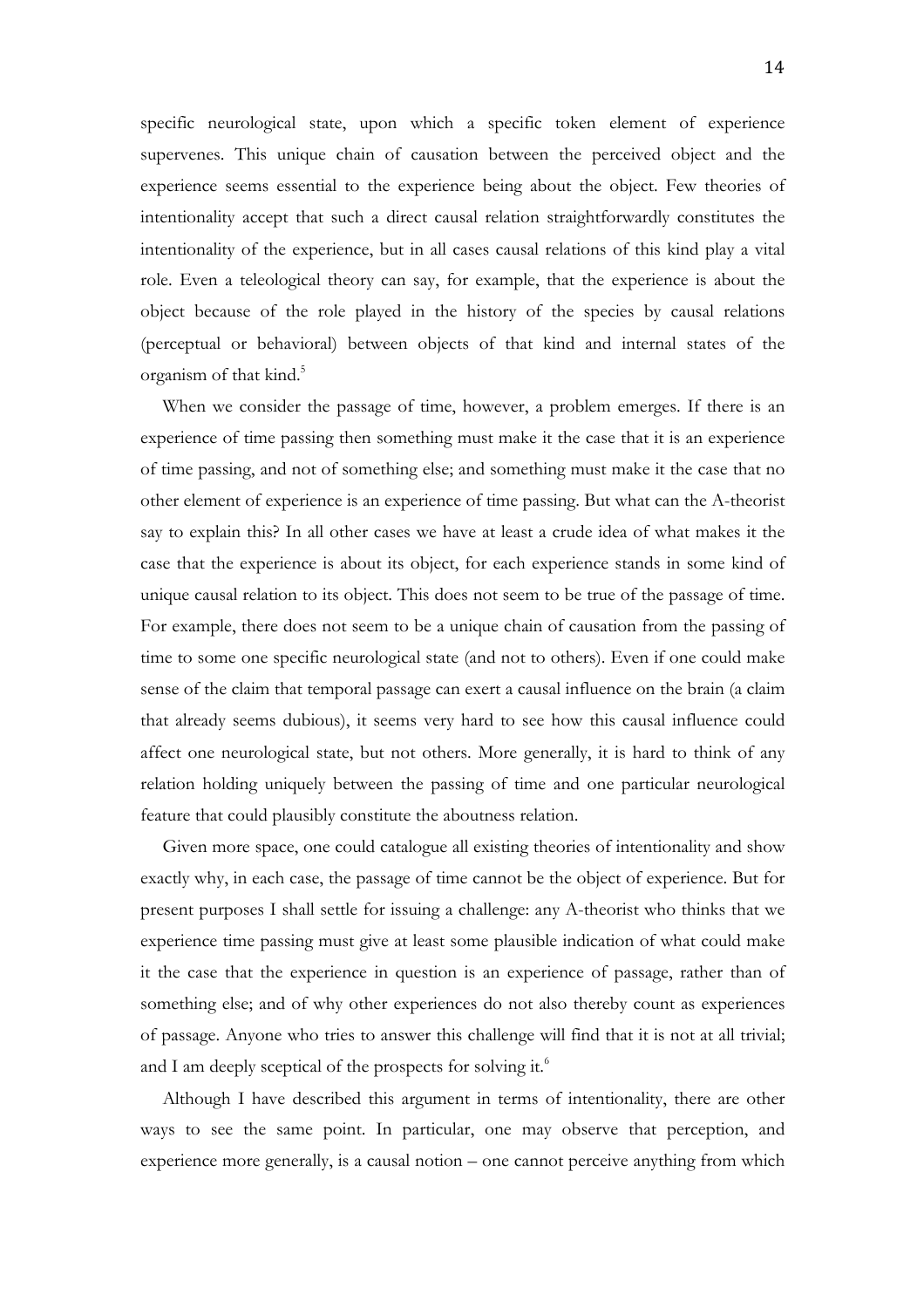one is causally isolated. And not just any causal relation will do; in order to perceive some feature of the world, the feature must stand in the right kind of causal relation to one's experience, one in which it stands to only that one element of experience. What the A-theorist cannot do, I suggest, is account for a mechanism whereby the passage of time could stand in any relevant causal relation to a specific element of experience (and not to other elements of experience).

## *Thinking about the passage of time*

Arguably all mental states exhibit intentionality. Does it follow from the argument of the previous section, then, that we cannot even *think* about the passage of time? The suggestion is likely to be met with bafflement; what, after all, are we thinking about when we think about whether or not time passes? Have you, the reader, not been thinking about the passage of time while reading this chapter? But we must distinguish between different notions of thinking about something. One can, of course, think about anything at all, including impossibilia, if one avails oneself of the apparatus of definite descriptions. Thus you are now thinking about the round square. So of course, in one sense, one can think about the passage of time: one can think about it as 'the phenomenon discussed by A-theorists', or as 'the temporal phenomenon of which I have, or at least seem to have, experiences'. As the example of the round square shows, one can think, in this sense, about phenomena that do not, and indeed cannot, exist. But there is a more demanding sense of 'thinking about  $x'$  that does not involve descriptive content, though it does nonetheless require there to be something that makes it the case that one's thought concerns its object. The details are controversial, but it does at least seem plausible that one's ability to think in this unmediated way about, say, the color red depends on one's having the ability to perceive red things. When one thinks of redness in this way one calls to mind a 'mental image' of redness, and this mental image is closely associated with experiences of redness (it may, for example, be a kind of off-line simulation of an experience of redness). The thought arguably thus derives its content from the experience. Thoughts of this latter kind often seem essential if one is to properly understand what it is that one is thinking about.

Now, suppose an A-theorist were to accept that we do not experience time passing yet still try to claim that time passes. This seems problematic. For if there can be no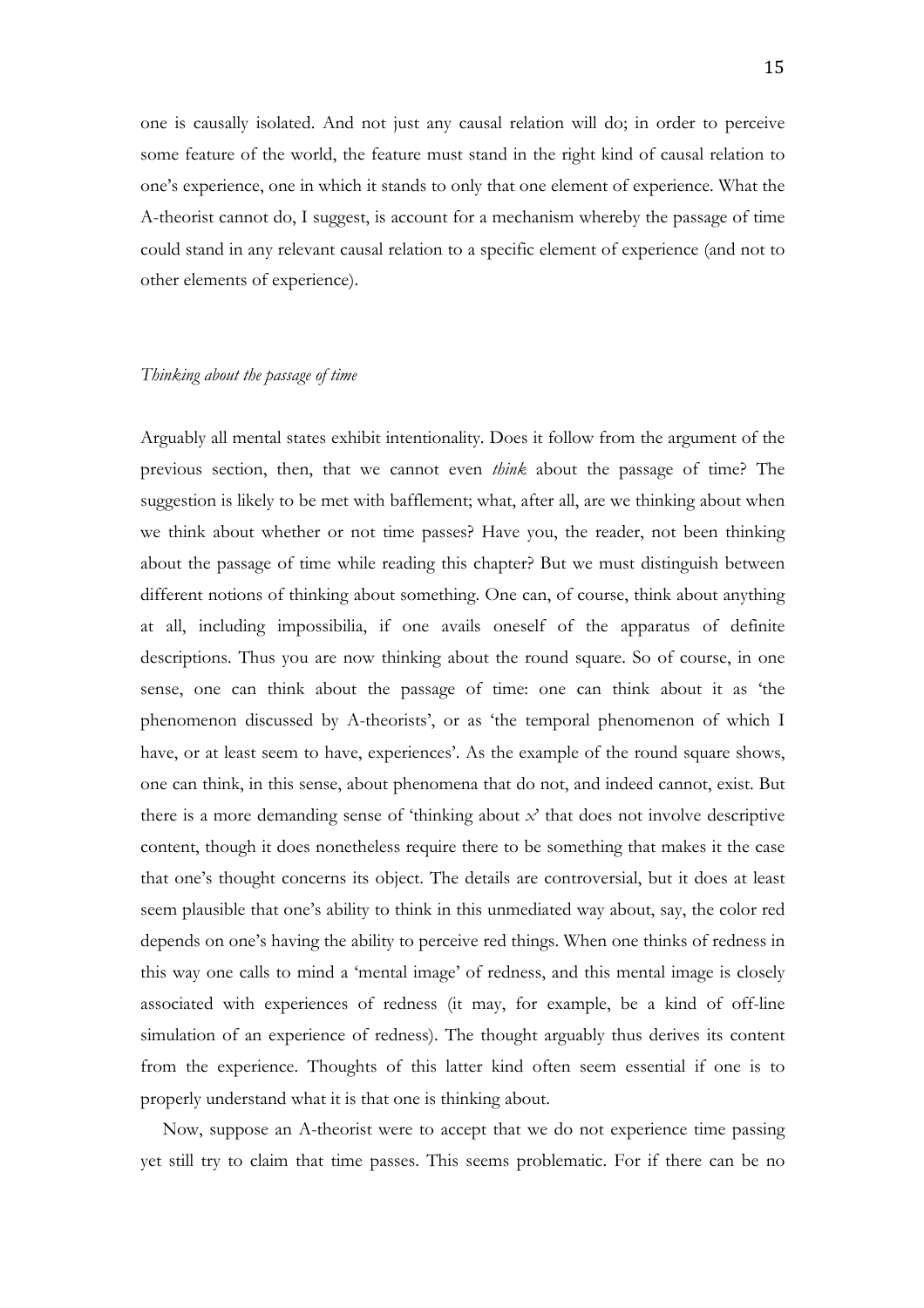genuine experience of time passing then no thought about temporal passage can gain its content in the way just described. One might have a kind of mental image of time passing, but if the content of this mental image derives from associated experiences (perhaps by virtue of being an off-line simulation of such an experience) then given that no experience can be an experience of time passing, no such thought can really be a thought about time passing. The experience is an illusion, and the associated thoughts inherit whatever illusory content the experience might have. The implication of this is that if the above argument is sound, then unless there is some independent way to grasp what it means for time to pass, we really do not properly understand what we mean to say when we say that time passes. For no definite description alone can tell us what it means for time to pass; it does not help to be told that the passage of time is the phenomenon discussed by A-theorists, or that it is the phenomenon that we mistakenly take ourselves to be experiencing, for we do not know which phenomenon this is. We are in the position of someone who thinks that headaches are perceptions of properties (call them 'H-properties') instantiated by clouds; such a person does not genuinely understand which properties H-properties are, and the claim that there are unperceived mind-independent instantiations of H-properties is simply unintelligible. By the same token, then, if the argument from intentionality is sound then the claim that time passes is not merely false, but unintelligible.

#### **Why Does Time Seem to Pass?**

For all that I said in the previous section, if the B-theory cannot explain temporal experience then the A-theorist might argue that it is in no better position than the Atheory. But there is no obvious reason to think that this explanation cannot be given; and one might feel that if the above arguments are sound then there must be some such explanation to be had. Finding this explanation, however, is a significant project for the philosophy of mind. At the very least the following questions must be answered: Why is there an illusion of passage? What is the nature of the illusion (for example, does the experience in question just falsely represent that time passes, contrary to what I have suggested above, or does it represent something else, or nothing at all?). Why do we experience time as passing at that particular rate, rather than at some other rate? Why do we experience time as having the direction that it seems to have? Finally, how does the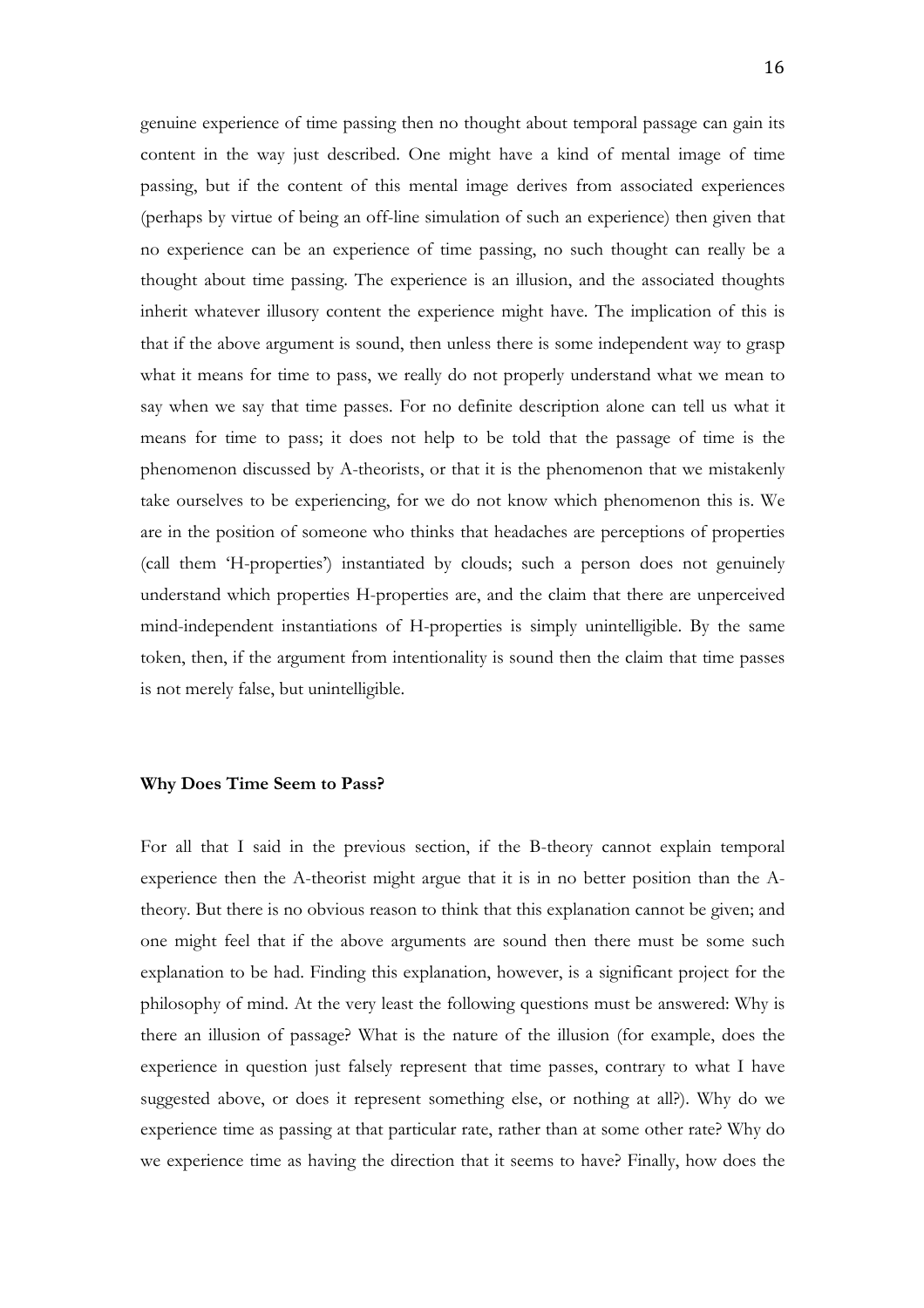putative experience of passage relate to the experience of change? These questions will be difficult to answer, but one may hope that attempts to answer them will reveal much about the way we experience the world.

#### **References**

- Broad, C. D. 1938. *An Examination of McTaggart's Philosophy (Volume II, Part 1)*. Cambridge: Cambridge University Press.
- Callender, C. Forthcoming. "Time's Ontic Voltage." In A. Bardon (ed.) *The Future of the Philosophy of Time*. London: Routledge.
- Craig, W. L. 2000. *The Tensed Theory of Time: A Critical Examination*. Dordrecht: Kluwer Academic Publishers.
- Eddington, A. 1928. *The Nature of the Physical World*. Cambridge: Cambridge University Press.
- Markosian, N. 1993. "How Fast Does Time Pass?" *Philosophy and Phenomenological Research*. 53: 829-44.
- Maudlin, T. 2002. "Remarks on the Passing of Time." *Proceedings of the Aristotelian Society*, 102: 237-252.
- McTaggart, J. M. E. 1908. "The Unreality of Time." *Mind*, 18: 457-484.
- McTaggart, J. M. E. 1921. *The Nature of Existence*, volume I. Cambridge: Cambridge University Press.
- Olson, E. T. 2009. "The Rate of Time's Passage." *Analysis*, 69/1: 3-8.
- Phillips, I. 2009. "Rate Abuse: A Reply to Olson." *Analysis*, 69/3: 503-05.
- Price, H. 1996. *Time's Arrow and Archimedes' Point*. Oxford/New York: Oxford University Press.
- Price, H. 2011. "The Flow of Time." In *The Oxford Handbook of Time*, edited by C. Callender. Oxford: Oxford University Press.
- Prosser, S. 2000. "A New Problem for the A-theory of Time." *The Philosophical Quarterly*, 50: 494-98.
- Prosser, S. 2007. "Could We Experience the Passage of Time?" *Ratio*, 20: 75-90. Reprinted in L. Nathan Oaklander (ed.) *Philosophy of Time: Critical Concepts in Philosophy*. New York/London: Routledge, 2008.